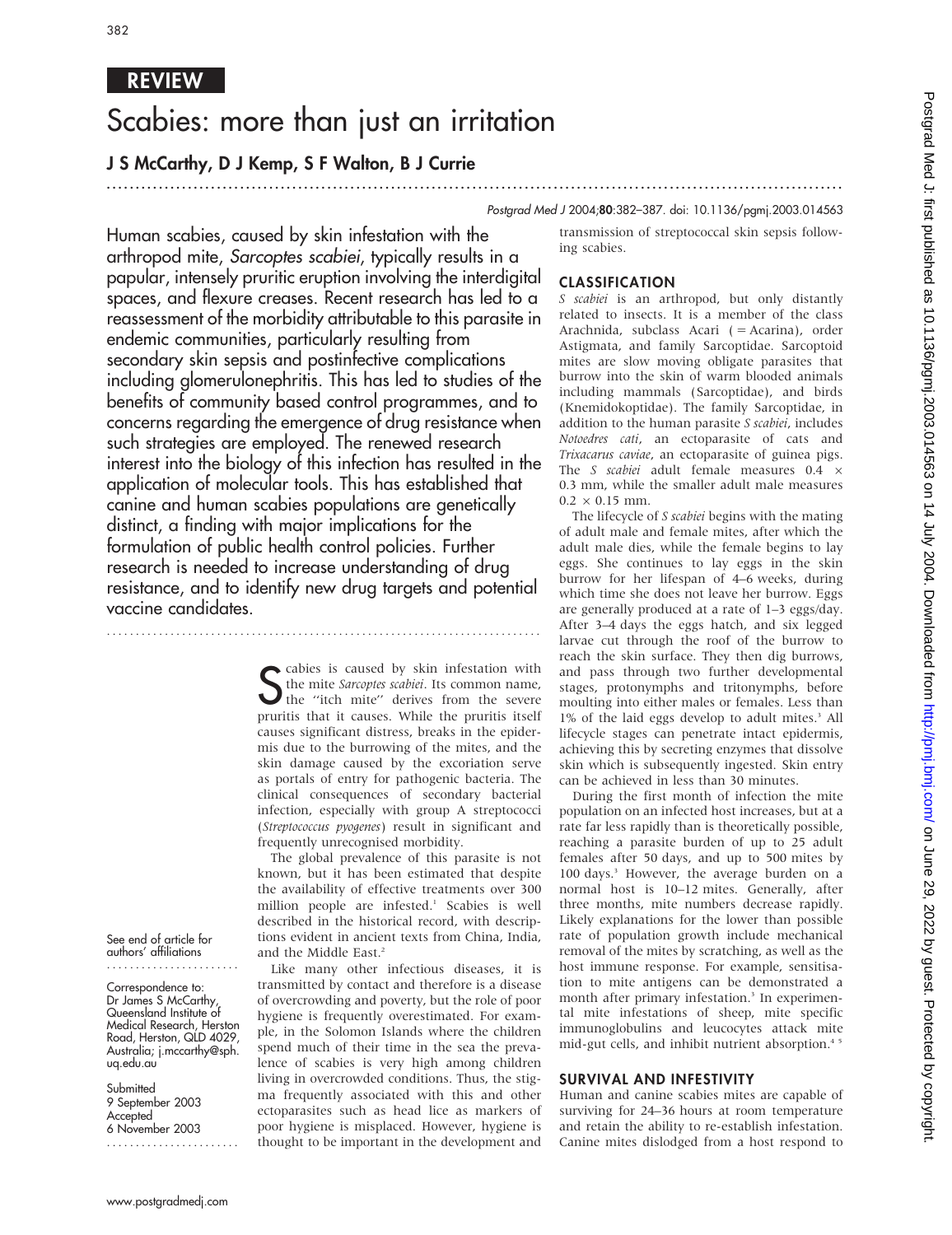host odour and thermal stimuli by actively seeking their source.<sup>6</sup> Despite the detection, survival and penetrative abilities of S scabiei when kept at room temperature, the role of contaminated bedding as a reservoir for infestation appears to be overemphasised. For example, in experiments where volunteers climbed into warm beds just vacated by heavily infected patients, only four new cases resulted from 272 attempts.7

#### CLINICAL MANIFESTATIONS

Classical scabies in the adult presents as an intensely pruritic rash, particularly involving those regions of skin best suited for the mite. Onset of these symptoms in a host with no previous infestation occurs after 3–4 weeks. In adults and older children, sites of predilection include the interdigital web spaces, wrists, anterior axillary folds, periumbilical skin, pelvic girdle including buttocks, ankles, the penis in males, and the periareolar region in females. In infants and small children, and probably more commonly in both children and adults in tropical regions, the palms, soles, face, neck, and scalp may also be involved. Patients typically complain that the pruritis is more intense at night.

Two forms of skin eruption are typically observed: (1) erythematous papular or vesicular lesions that are associated with the burrows, and (2) a more generalised papular pruritic eruption unrelated to obvious mite activity. The burrow made by the adult female as it digests and consumes the epidermis is the classical diagnostic clinical sign of scabies. Burrows present as creeping (serpiginous) greyish lines, approximately 5 mm long; they are rarely visible with an unaided eye and are often absent. Egg cases and faecal pellets are found in the burrow. While the cause of the more generalised rash is yet to be conclusively established, it is most likely the result of the cellular immune response to mite antigens, as it takes 4–6 weeks to manifest in primary infestation. In subsequent infestations, sensitisation develops rapidly, and symptoms and signs are evident within 24–48 hours. This more generalised skin rash is most commonly seen around the axillae, the periareolar regions, abdomen, buttocks, and thighs.

#### OTHER CUTANEOUS MANIFESTATIONS

While the clinical picture in classical scabies should lead to ready diagnosis, infestation can result in a wide range of clinical appearances. Atypical appearances are most notable in patients with secondary infection (see below), and in those with longstanding infestation, where eczematous changes that range in severity from mild to severe may predominate. The appearance of scabies in patients taking steroids, topically as symptomatic treatment, or systemically may also be atypical, so-called scabies incognito. Likewise, the appearance may be difficult to recognise among those with immunosuppression either iatrogenic or due to advanced HIV infection or other immunosuppressive diseases.

#### CRUSTED SCABIES

Scabies is generally self limiting in humans but a small minority of people develop hyperinfestation, so-called crusted scabies, where the patient may harbour up to many millions of mites. This was formerly called Norwegian scabies on account of its first recognition in Norway in 1848 among patients with leprosy.8 There is no evidence of increased virulence of mites in such subjects; the aetiology is generally attributable to immunosuppression either iatrogenic or caused by specific diseases such as advanced HIV infection, lymphoma, malnutrition, etc. However, crusted scabies also has been reported among Indigenous Australians with no known immune deficiency. $9-11$  It has been speculated that such patients may have a specific immune deficit, the nature of which is yet to be defined.

The grossly thickened skin in crusted scabies shows the appearance of large hyperkeratotic warty crusts, typically involving the hands and feet but possible in all skin areas including trunk and scalp. These plaques are honeycombed with burrows that contain large numbers of mites, although burrows are rarely recognisable as such. Thick deposits of debris typically accumulate beneath the nails. The palms and soles may show deep fissuring of the crusts. These skin breaches along with other affected areas may show significant erythema, a sign of secondary infection, frequently with the typical skin pathogens Staphylococcus aureus and S pyogenes. The presence of pruritis is variable. Generalised lymphadenopathy may be present, and a peripheral blood eosinophilia is common. Crusted scabies carries a high mortality, with deaths frequently occurring due to secondary sepsis.<sup>12</sup><sup>13</sup>

# SECONDARY INFECTION

Untreated scabies is often associated with pyoderma, primarily caused by secondary invasion by S pyogenes.<sup>14</sup> Such infections can lead to cellulitis, boils, or lymphangitis. Streptococci and staphylococci have been isolated from skin burrows as well as from mite faecal pellets, suggesting that the mites themselves may contribute to the spread of pathogenic bacteria. Secondary infection of scabies with S pyogenes is a major precipitant of acute post-streptococcal glomerulonephritis,<sup>15 16</sup> and possibly rheumatic fever.<sup>14</sup> In community control programmes directed at scabies a significant reduction in the prevalence and severity of streptococcal pyoderma has been observed without concomitant use of antibiotics, reaffirming the importance of scabies as a major antecedent to streptococcal pyoderma.<sup>17 18</sup>

#### DIAGNOSIS

A presumptive diagnosis can be made, based on a typical history of pruritis, worse at night, and the distribution of the inflammatory papules. A supportive history of contact with other cases can be frequently obtained. Parasitological confirmation of the diagnosis can be most easily obtained by gently scraping the skin off the burrow with a blunt scalpel blade, and placing the material on a glass slide with a drop of 10% potassium hydroxide or mineral oil, and seeking mites, eggs, or eggshells by low power microscopy.

## TREATMENT

The primary means of treatment for scabies is by topical application of active substances, although oral treatment with ivermectin is an effective alternative. Sulphur compounds have been used for centuries with reasonable results, but now are largely only of historical interest. They can cause skin irritation, are messy and smelly, require repeated application, and are therefore poorly acceptable to patients.

Benzyl benzoate, an ester of benzoic acid and benzyl alcohol was initially isolated from natural products, so-called balsam of Peru, and has been used effectively for more than 60 years in a 25% solution (Ascabiol). While it is recommended to leave the lotion on the skin for 24 hours, benzyl benzoate is a rapidly acting agent,<sup>19</sup> and though no controlled studies have been undertaken a shorter exposure it is likely to be effective. The main side effect of benzyl benzoate is skin irritation in the first minutes after application. The burning sensation is not uncommonly so painful that the lotion has to be washed off, although the discomfort usually rapidly decreases in severity after several minutes. Benzyl benzoate is in vitro one of the most active antiscabietic agents,<sup>19</sup> and if tolerated shows an excellent cure rate. Contact dermatitis, though rare, has been described.<sup>20</sup> While rare case reports of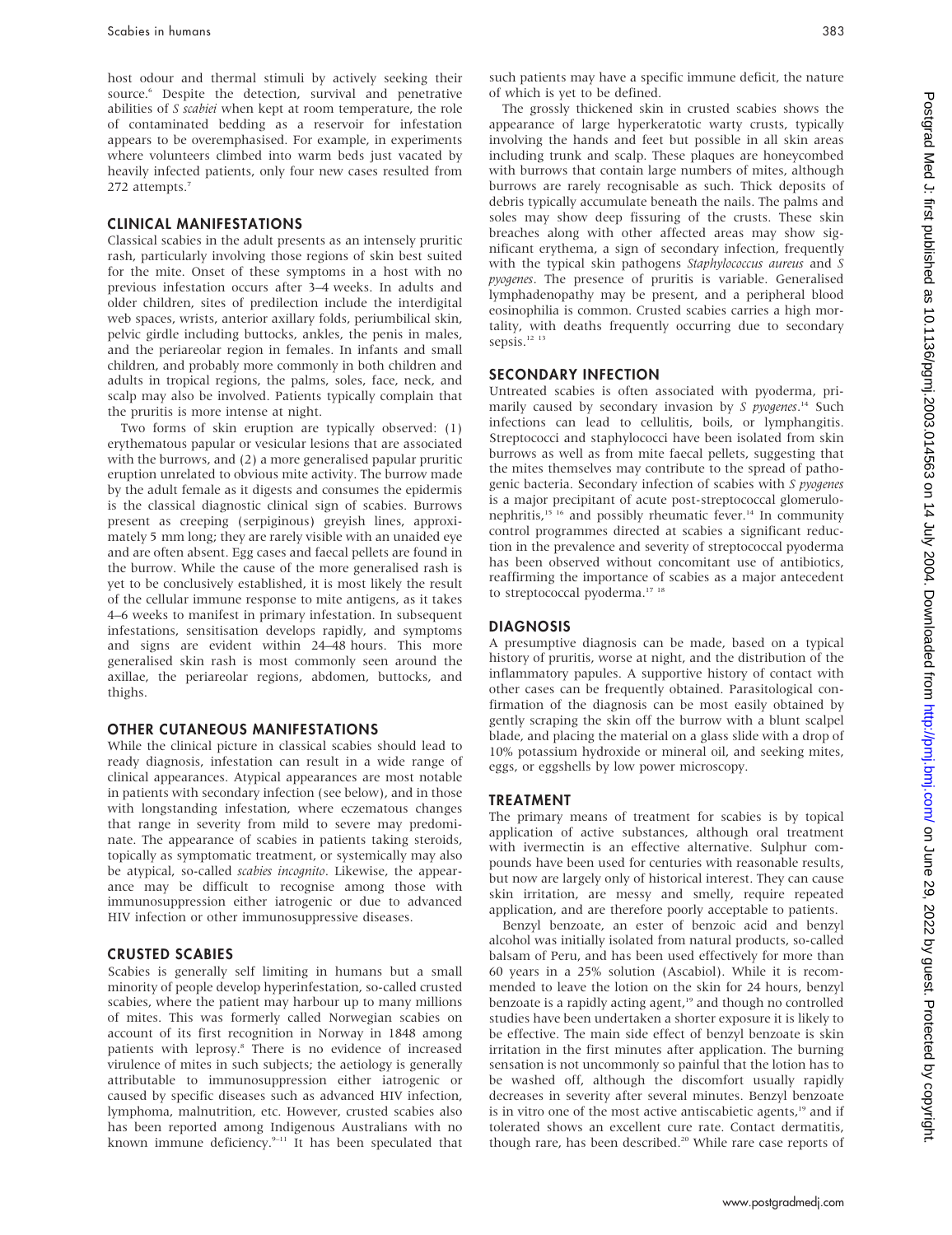neurotoxicity have been reported in children,<sup>21</sup> this side effect has not been conclusively established. When benzyl benzoate is used for treatment of children and sensitive adults it is generally recommended to be diluted—possibly reducing its efficacy. Crotamiton 10% (Eurax) has been widely used on children due to its low toxicity profile. However, to attain a satisfactory response, multiple applications are usually required (for five days).

Gamma benzene hexachloride 1% (lindane, Kwell, Quellada) is an organochlorine insecticide that, on its introduction showed a cure rate of 98%, even after an application of only six hours' duration. It was successfully used for many years, but recent reports indicate the development of tolerance (see below). Furthermore, it can be systemically absorbed when applied topically, especially when applied to damaged skin. Systemic absorption is higher in infants and small children. Neurotoxicity (particularly seizures) has been documented in infants, children, and among those with widespread skin damage treated with lindane.<sup>22-24</sup> In addition, like other organochloride pesticides, it has been associated with rare cases of idiosyncratic aplastic anaemia.<sup>25-27</sup> On account of concern about these toxicities, it has been withdrawn from sale in many countries.

Permethrin 5% (Lyclear), though more expensive than other agents, is now considered the treatment of choice in Australia, the UK, and the United States. It is a widely used synthetic pyrethroid insecticide whose parent compound was originally derived from chrysanthemums. It is well tolerated, has low toxicity, is poorly absorbed across the skin, and the small percentage that is absorbed is rapidly metabolised. A single overnight application is equally as effective as lindane.<sup>21</sup>

Ivermectin is a macrocyclic lactone antibiotic of the avermectin group, derived from the soil dwelling actinomycete Streptomyces avermectalis. It shows broad spectrum activity against both nematodes and arthropods. It has been widely used for treatment of sarcoptic mange in animals, and in humans is the drug of choice for treatment of the filarial worm Onchocerca volvulus (causing river blindness), and the intestinal nematode Strongyloides stercoralis. It also has been widely used for treatment of the other filarial infections, including Wuchereria bancrofti and Brugia malayi (both causes of elephantiasis). More recently it has been shown to be efficacious as an oral treatment in humans for both uncomplicated and crusted scabies. When administered orally in two doses separated by an interval of two weeks it results in a cure rate approaching  $100\%$ <sup>28</sup> The drug is particularly useful in patients with crusted scabies where three doses of  $200 \mu g/kg$  given on days 1, 15, and 29 have proved successful.<sup>29</sup> However, relapses have been documented and more severe cases may require additional doses.<sup>12</sup>

There is a wealth of experience accrued in the Onchocerciasis Control Program, documenting the safety of ivermectin in non-pregnant adults. While anecdotal reports exist documenting the inadvertent administration of the drug to pregnant women without adverse fetal outcome, experience in this group is limited, and the drug therefore is advised against in pregnancy. Likewise, there is a paucity of safety data for children  $<$ 5 years of age. In a recent report where ivermectin was administered to a cohort of nursing home patients for control of a scabies outbreak, an increase in death rate was observed in the subsequent six months compared with age and sex matched controls.<sup>30</sup> However, this report has been criticised for not matching the patients for dementia and other co-morbidities.<sup>31</sup> <sup>32</sup>

As has been highlighted in a recently published systematic review undertaken as part of the Cochrane collaborative review process, $21$  there is a paucity of sufficiently powered, randomised controlled trials whereby different topical regimens have been compared to each other or to oral ivermectin. Further, the practical barriers to undertaking such studies render it unlikely that they will ever be undertaken. Thus, the recommendation of permethrin over malathion or lindane for topical treatment is based on inference from the collection of relatively small clinical trials.<sup>21</sup> Likewise the relative efficacy of topical therapy compared to oral ivermectin remains to be rigorously defined.

To ensure reliable cure with a topical acaricide, it should be applied to the entire skin surface except the eyes. This is particularly important in small children and the elderly, among whom the infestation not infrequently involves the scalp. Patient information sheets are useful educational aids, explaining the treatment, warning against excessive use, and noting that symptoms such as itch may take several days or even longer to resolve, even after successful treatment. All family members and close physical contacts should be treated. Bed linen and clothing should be washed, but do not require further processing.

# PERSISTENT SYMPTOMS

Many patients experience persistent symptoms for up to two weeks after curative treatment. This is likely due to the ongoing immune response to mite antigens. However, if symptoms persist beyond this period, a number of possible explanations should be considered (box 1). These include: incorrect initial diagnosis, incorrect application of the topical scabicide, poor penetration of the agent into scaly skin or hyperkeratotic fingernails, reinfection from untreated contacts or contaminated fomites, misdiagnosis of secondary eczema as treatment failure, contact dermatitis caused by the topical therapy, or finally drug resistant infection.

Resistance to lindane has been well documented.<sup>33</sup> Permethrin resistance is now widespread in human head lice, and recent in vitro acaricide efficacy studies indicate S scabiei mites in northern Australia are becoming increasingly tolerant to permethrin.<sup>19</sup> Very recent experience with the use of multiple doses of ivermectin to treat two patients with crusted scabies suggested the in vivo development of resistance.<sup>34</sup> Careful monitoring for drug resistance (particularly to permethrin and ivermectin) by epidemiological assessments and in vitro testing, as well as research to understand the mechanism of resistance to permethrin and ivermectin will be required to ensure successful eradication of scabies in endemic areas. This is critical to help avert the scenario of globally increasing resistance and epidemics, a situation that has already developed for head lice.

# Box 1: Causes of persistent symptoms after treatment for scabies

- Incorrect initial diagnosis.
- Ongoing hypersensitivity to mite antigen.
- Secondary eczema.
- Sensitisation to topical acaricide.
- Reinfection from untreated contacts or contaminated fomites.
- Treatment failure due to incorrect application of the acaricide.
- Treatment failure due to insufficient penetration of agent into hyperkeratotic skin or nails.
- Treatment failure due to drug resistance in the mite population.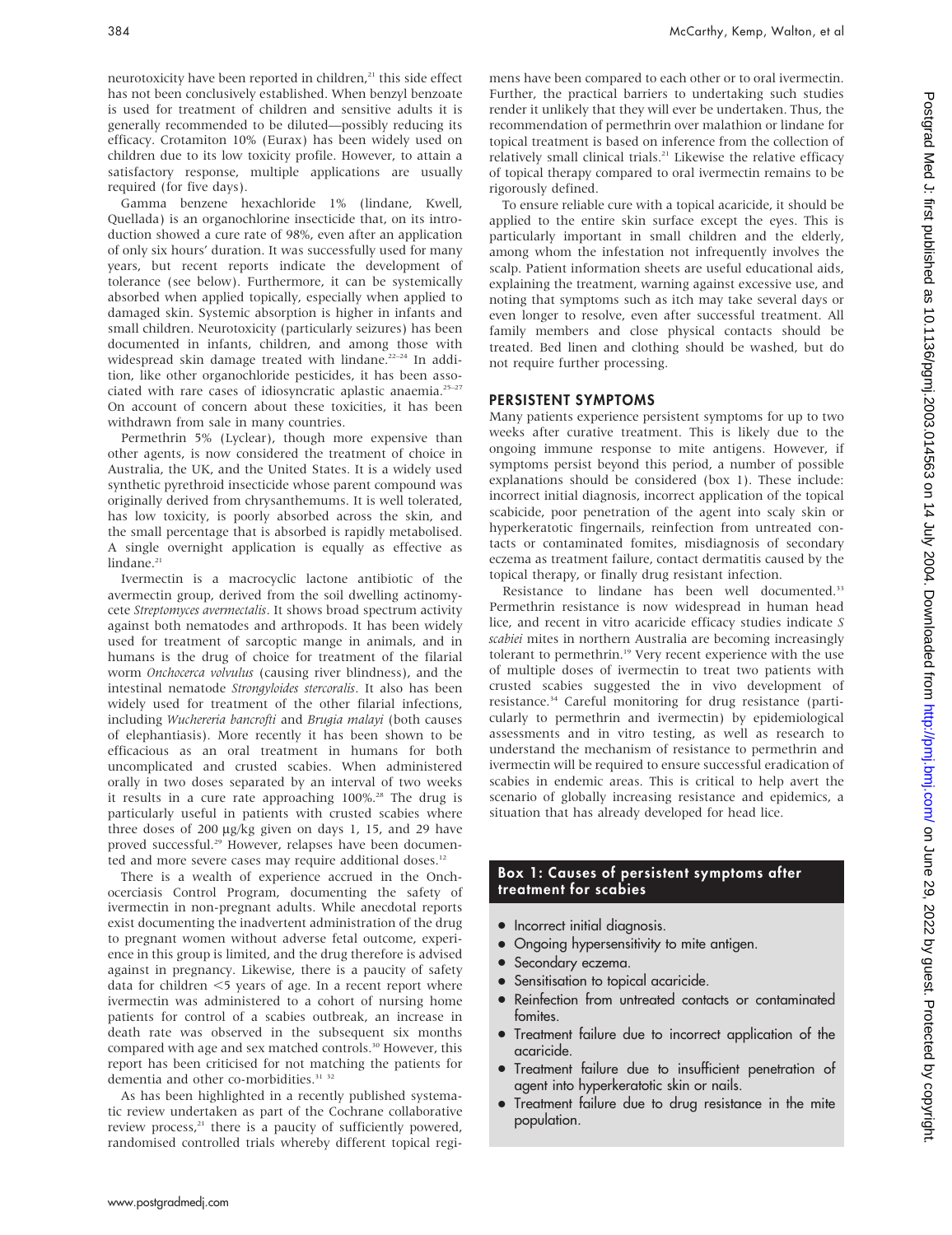# PATIENTS WITH RECURRENT SCABIES

The management of patients with sequential episodes of scabies, especially if associated with heavily crusted areas of skin can be problematic. Even those considered adequately treated are often swiftly reinfected in communities where infestation continues to circulate. While most recurrences are likely to be due to reinfection from untreated contacts, treatment protocols involving three fortnightly doses of ivermectin, a treatment that would be expected to completely eradicate the mites, appears to be inadequate in some cases.<sup>12</sup> Genetic studies on mites collected from patients with recurrent scabies suggests that some of these cases are recrudescent infestations.<sup>35</sup> While there is a paucity of published controlled clinical trials of the best course of action in this setting, we have had some success at the Royal Darwin Hospital using a protocol for such recalcitrant crusted scabies that includes up to seven doses of ivermectin (at least 200 mg/ kg/dose given on days 0, 1, 7, 8, 14, 21, and 28) together with topical benzyl benzoate (full body application initially every 2–3 days), and topical keratolytic creams.

# INSTITUTIONAL OUTBREAKS

Scabies represents an important threat in institutional settings, particularly hospitals and nursing homes. Spread of infestation to staff is well documented.36 37 Heavily infested patients with crusted scabies represent the greatest risk for transmission; such patients should be nursed in isolation, and contact precautions should be instituted, including the wearing of long sleeved gowns and gloves during all physical contact with the patients. Treatment of all patients, staff, and visitors to an involved ward is key to arresting such outbreaks. Ivermectin is an effective agent for the control of refractory epidemics.<sup>38</sup> While the significance of the report of an adverse experience in one nursing home outbreak where ivermectin was deployed has been debated, the use of ivermectin in such settings should be cautiously approached.

# POVERTY, OVERCROWDING, AND POOR HYGIENE

The relationship between scabies and relative levels of poverty, crowding, and hygiene within a household and a community is complex. Individual and population susceptibilities must also be considered, as must levels of exposure. In some Australian Aboriginal communities, factors including reduced socioeconomic status, inadequate medical facilities, and overcrowding contribute to high levels of endemic scabies. Recent reports have again documented an association between significant overcrowding (up to 30 people per household) and a prevalence of scabies approaching 50%.<sup>39</sup> Similar levels of endemic scabies have been observed in India. The high incidence of scabies in individual family groups indicates that transmission is likely mediated by close personal contact, such as sharing a bed. Sexual contact is a likely important means of transmission between adults.

Scabies has been considered to cycle within populations with a periodicity of greater than 10 years, suggesting that population based immunity may be important. However this explanation does not account for scabies that is endemic in many tropical and subtropical communities (for example, India, South Africa) without any apparent fluctuations in overall incidence.<sup>2 40 4</sup>

Scabies affects people from all socioeconomic levels. Poverty and overcrowding, however, are often concomitant, and overcrowding is believed to encourage the spread of scabies. Scabies is not influenced by hygiene practices or the availability of water, as demonstrated by institutional outbreaks where high standards of hygiene exist, and by the experience among Kuna Indians, the indigenous population of Panama, a population in which careful daily personal hygiene is traditional.<sup>42</sup>

Community based treatment in communities where scabies is endemic has been repeatedly demonstrated to be the most effective means of control of scabies in such settings. In addition it results in a significant improvement in rates of secondary bacterial skin infection as well as postinfective complications such as glomerulonephritis.<sup>18</sup><sup>43</sup>

# ANIMAL SCABIES

S scabiei causes mange in many domestic and wild mammals worldwide, including dogs (S scabiei var canis), pigs, horses, camels, black bears, and monkeys (reviewed in Pence and Ueckermann<sup>44</sup>). In Australia, in addition to domestic animals and camels, sarcoptic mange has been recorded in the dingo (Canis dingo), the wild fox (Vulpes vulpes), and the common wombat (Vombatus ursinus). Extensive mortality in both foxes and wombats has been attributed to sarcoptic mange. Scabietic mange is a significant disease among some economically important livestock such as pigs. Current estimates indicate that between 50% and 95% of pig herds worldwide are infested with *S scabiei* mites.<sup>45</sup> Veterinary concerns include difficulties in diagnosis and control, and the economic effect of mange on feed conversion efficiency. In production herds the intense pruritus associated with the disease can interfere with milk production, weight gain, and leather quality and can inflict serious economic losses on primary industries.<sup>46</sup>

While reports exist of many of these animal infestations being transferred to humans, they differ clinically in a number of important respects. These include their atypical distribution on human skin compared with S scabiei var hominis; the papules lack burrows, the incubation period is generally shorter, and the symptoms are generally transient in nature. Thus, if a patient is suspected of having contracted animal scabies, no treatment of the patient's human contacts is necessary. This approach is supported by experimental studies demonstrating only limited cross infestivity between different host species.47 Further, molecular fingerprinting undertaken in over 700 mites from people and dogs in Australia and America, mite populations from communities where dog mange and human scabies are coendemic, support this hypothesis. Here, genotyping revealed that the mites segregate into two completely separate host associated populations (fig 1), $35$  and indicate that *S scabiei* populations appear to be involved in separate transmission cycles.

# PROSPECTS FOR A VACCINE AGAINST SCABIES

The observations that scabies infestation in individuals is self limiting, and that after the first infestation, significant protective immunity develops against reinfestation provide theoretical support for the development of a vaccine for scabies.<sup>7</sup> <sup>48 49</sup> Further, the successful development and marketing of a vaccine for the cattle tick (Bm86, TickGARD<sup>50</sup>) supports the feasibility of this approach. Such a vaccine would have the potential to improve the quality of life of many poor people in overcrowded conditions worldwide. An effective vaccine would overcome the limitations of drug delivery and compliance, and emerging drug resistance. A vaccine against scabies mites would also be extremely useful in veterinary settings and commercial animal husbandry where infestation results in significant loss of productivity. While concerns exist regarding the possibility of generating a hypersensitivity reaction though vaccination, the cattle tick vaccine has passed rigorous safety evaluation.<sup>51</sup>

#### CONCLUSION

While the clinical manifestations of human scabies infestation have been well recognised for many years, a renewed appreciation of the role of this parasite in the causation of skin sepsis and subsequent postinfective complications has led to an augmentation of research on this much neglected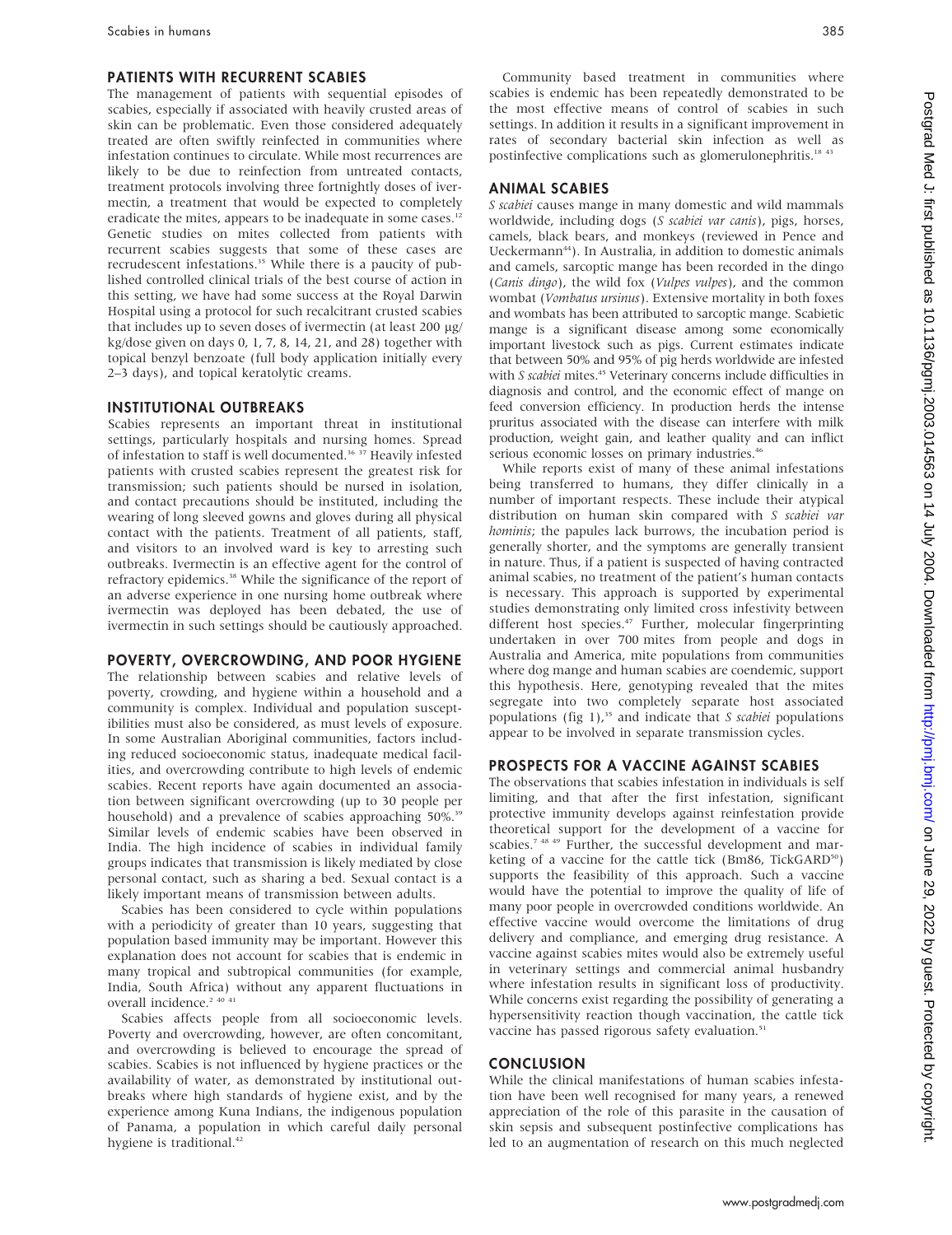

Figure 1 Relationships of mites from people and dogs.35 Irrespective of whether the mites were collected in Australia or America, mites from people segregate on one major branch of the dendrogram, while mites from dogs segregate onto the other.

disease. Though the benefits of community based control programmes have been reproducibly demonstrated, the prospect of drug resistance and the gaps in knowledge of the relative efficacy and safety of various treatment options highlight the need for further research.

Significant recent advances in the study of the molecular biology of the scabies mite have already resulted in the clarification of the host specificity of strains of the parasite, and have enabled the separation of human and companion animal control programmes in areas where both are endemic. The new technologies offer the potential to improve our understanding of a wide range of other important issues. These include study of the biology of the mite, potentially leading to new therapies, study of the host immune response, leading to vaccine development, and study of the mechanisms of drug resistance leading to the development of tests to detect resistance. A further priority is further clinical studies on the relative safety and efficacy of current and new acaricides.

# ACKNOWLEDGEMENTS

This work was supported by the Australian National Health and Medical Research Council, the Government of the Northern Territory of Australia, and by the Cooperative Research Centre for Aboriginal and Tropical Health. We would like to thank Dr Gregor Lawrence for his helpful comments.

# .....................

# Authors' affiliations

J S McCarthy, Queensland Institute of Medical Research, Brisbane, and Australian Centre for International and Tropical Health and Nutrition, University of Queensland, Brisbane, Australia

D J Kemp, Queensland Institute of Medical Research, Brisbane, Australian Centre for International and Tropical Health and Nutrition, University of Queensland, Brisbane, and Menzies School of Health Research, Darwin, and Co-operative Research Centre for Aboriginal Health, Australia

S F Walton, Menzies School of Health Research, Darwin, and Cooperative Research Centre for Aboriginal Health, Australia B J Currie, Menzies School of Health Research, Darwin, and Cooperative Research Centre for Aboriginal Health and Northern Territory Clinical School, Flinders University, Royal Darwin Hospital, Australia

#### REFERENCES

Taplin D, Meinking TL, Chen JA, et al. Comparison of crotamiton 10% cream (Eurax) and permethrin 5% cream (Elimite) for the treatment of scabies in children. Pediatr Dermatol 1990;7:67–73.

- 2 Alexander JO. Scabies. Arthropods and human skin. New York: Springer-Verlag, 1984:227–92.
- 3 Mellanby K. Scabies in 1976. Royal Society of Health Journal 1977;97:32-6,
- 40. 4 Stromberg PC, Fisher WF. Dermatopathology and immunity in experimental Psoroptes ovis (Acari: Psoroptidae) infestation of naive and previously exposed Hereford cattle. Am J Vet Res 1986;47:1551–60.
- 5 Pettit D, Smith WD, Richardson J, et al. Localisation and characterisation of ovine immunglobulin within the sheep scab mite, Psoroptes ovis. Vet Parasitol 2000;89:231–9.
- 6 Arlian LG, Vyszenski-Moher DL, Pole MJ. Survival of adults and development stages of Sarcoptes scabiei var canis when off the host. Exp Appl Acarol 1989;6:181–7.
- 7 Mellanby K. The development of symptoms, parasitic infection and immunity in human scabies. Parasitology 1944;35:197–206.
- 8 Danielssen DC, Boeck W. Traite de la Spedalsked ou Elephantiasis des Grecs. Paris: J B Balliere, 1848.
- 9 Currie BJ, Maguire GP, Wood YK. Ivermectin and crusted (Norwegian) scabies. Med J Aust 1995;163:559-60.
- 10 Gogna NK, Lee KC, Howe DW. Norwegian scabies in Australian Aborigines. Med J Aust 1985;142:140–2.
- 11 **Van Neste D**, Lachapelle JM. Host-parasite relationships in hyperkeratotic<br>(Norwegian) scabies: pathological and immunological findings. Br J Dermato 1981;105:667–78.
- 12 Huffam SE, Currie BJ. Ivermectin for Sarcoptes scabiei hyperinfestation. Int J Infect Dis 1998;2:152–4.
- 13 Hulbert TV, Larsen RA. Hyperkeratotic (Norwegian) scabies with gramnegative bacteremia as the initial presentation of AIDS. Clin Infect Dis  $1992 \cdot 14.1164 - 5$
- 14 Currie BJ, Carapetis JR. Skin infections and infestations in Aboriginal communities in northern Australia. Australas J Dermatol 2000;41:139–43.
- 15 Svartman M, Finklea JF, Earle DP, et al. Epidemic scabies and acute glomerulonephritis in Trinidad. Lancet 1972;i:249–51.
- 16 Hersch C. Acute glomerulonephritis due to skin disease, with special reference to scabies. S Afr Med J 1967;41:29–34.
- 17 Carapetis JR, Connors C, Yarmirr D, et al. Success of a scabies control program in an Australian aboriginal community. Pediatr Infect Dis J 1997;16:494–9.
- 18 Taplin D, Porcelain SL, Meinking TL, et al. Community control of scabies: a model based on use of permethrin cream. Lancet 1991;337:1016–8.
- 19 Walton SF, Myerscough MR, Currie BJ. Studies in vitro on the relative efficacy of current acaricides for Sarcoptes scabiei var hominis. Trans R Soc Trop Med Hyg 2000;94:92–6.
- 20 Hogan DJ, Schachner L, Tanglertsampan C. Diagnosis and treatment of childhood scabies and pediculosis. Pediatr Clin North Am 1991;38:941–57.
- Walker GJ, Johnstone PW. Interventions for treating scabies. Cochrane Database Syst Rev 2000;(3):CD000320.
- 22 Friedman SJ. Lindane neurotoxic reaction in nonbullous congenital ichthyosiform erythroderma. Arch Dermatol 1987;123:1056–8.
- 23 Elgart ML. A risk-benefit assessment of agents used in the treatment of scabies. Drug Saf 1996;14:386–93.
- 24 Roos TC, Alam M, Roos S, et al. Pharmacotherapy of ectoparasitic infections. Drugs 2001;61:1067–88.
- 25 Rauch AE, Kowalsky SF, Lesar TS, et al. Lindane (Kwell)-induced aplastic anemia. Arch Intern Med 1990;150:2393–5.
- 26 Parent-Massin D, Thouvenot D, Rio B, et al. Lindane haematotoxicity confirmed by in vitro tests on human and rat progenitors. Hum Exp Toxicol 1994;13:103–6.